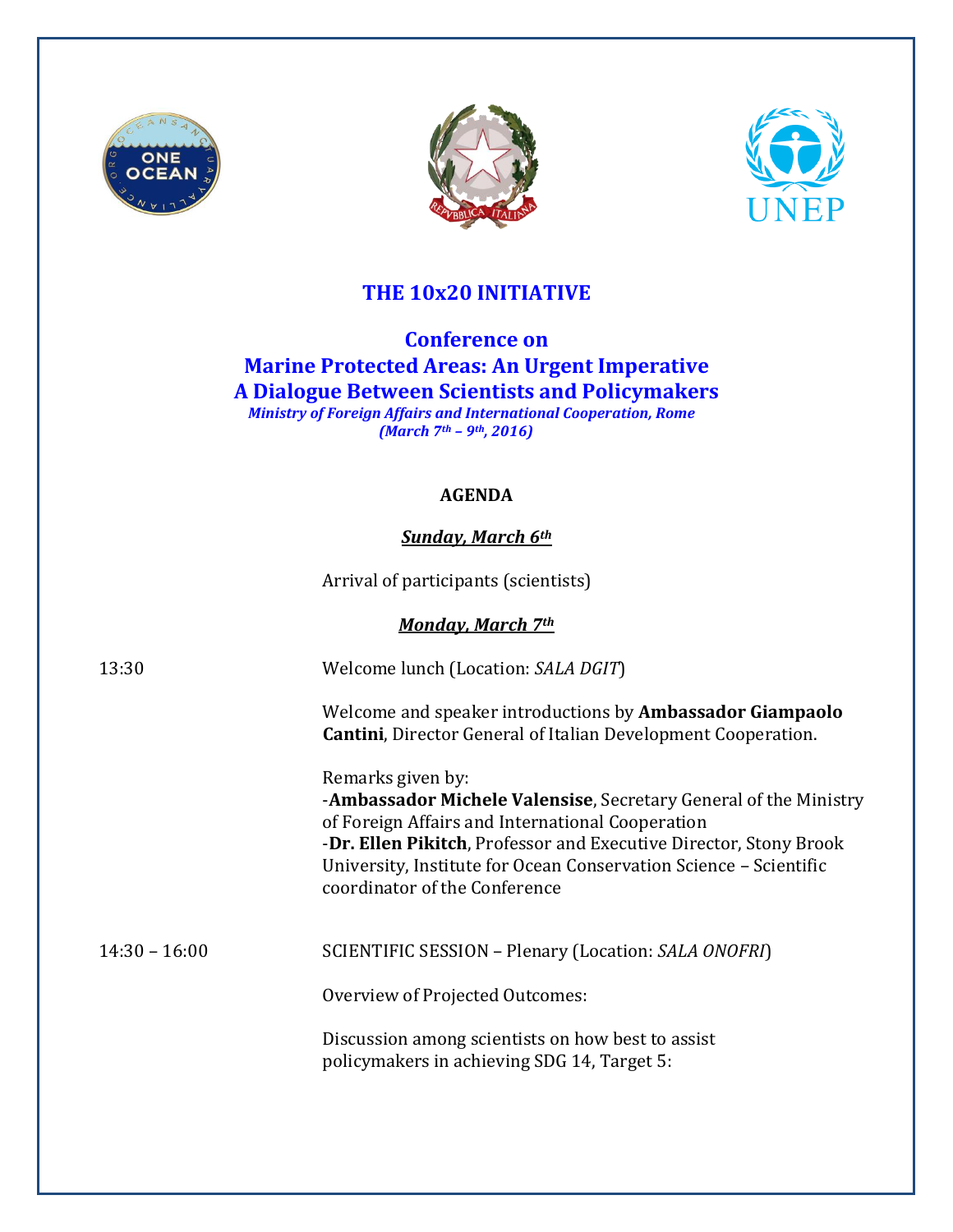|                | "By 2020, conserve at least 10 per cent of coastal and marine<br>areas, consistent with national and international law and based<br>on the best available scientific information."                            |
|----------------|---------------------------------------------------------------------------------------------------------------------------------------------------------------------------------------------------------------|
|                | Dr. Ellen Pikitch, opening remarks, context, expected<br>outcomes.                                                                                                                                            |
| $\blacksquare$ | Reviewing the best available science on marine protected<br>areas; What characteristics make MPAs most effective?<br>Dr. Callum Roberts, Professor at University of York, Topic<br>Chair: MPA Characteristics |
| ٠              | Discussing best practices for implementing, governing and<br>enforcing these areas;<br>Dr. Peter Jones, Senior Lecturer at University College London,<br>Topic Chair: MPA Governance                          |
|                |                                                                                                                                                                                                               |

- Considering how sanctuaries can be made financially selfsustaining. **Dr. Rashid Sumaila**, Professor at the Institute for the Oceans and Fisheries of the University of British Columbia, Topic Chair: MPA financing

- Special presentation: **Dr. Andrew Hudson**, Head of Water and Ocean Governance Programme, Bureau for Development Policy at UNDP: "UNEP/GEF MPA Programming and GEF Grant Eligibility Criteria"

| $16:00 - 18:30$ | SCIENTIFIC SESSION - Breakout Groups A (see attached list of<br>participants in each breakout group):<br>1) Important characteristics of MPAs, including size, optimal<br>locations, and networks to ensure connectivity and<br>representativeness, etc.;<br>2) Governance, implementation, enforcement, and monitoring<br>of MPAs;<br>3) Financial sustainability of MPAs. |
|-----------------|-----------------------------------------------------------------------------------------------------------------------------------------------------------------------------------------------------------------------------------------------------------------------------------------------------------------------------------------------------------------------------|
|                 | Projected outcome: Each group devises a list of points to<br>include in a scientific consensus and Call to Action.                                                                                                                                                                                                                                                          |
| 19:00           | Cocktails and dinner<br>Circolo degli Affari Esteri (Lungo Tevere Acqua Acetosa, 42)                                                                                                                                                                                                                                                                                        |
|                 | Dinner speaker: Dr. Giuseppe Notarbartolo di Sciara,<br>President of the Tethys Research Institute, on<br>the experience of the Pelagos Sanctuary for Mediterranean<br>Marine Mammals, established by France, Italy and Monaco                                                                                                                                              |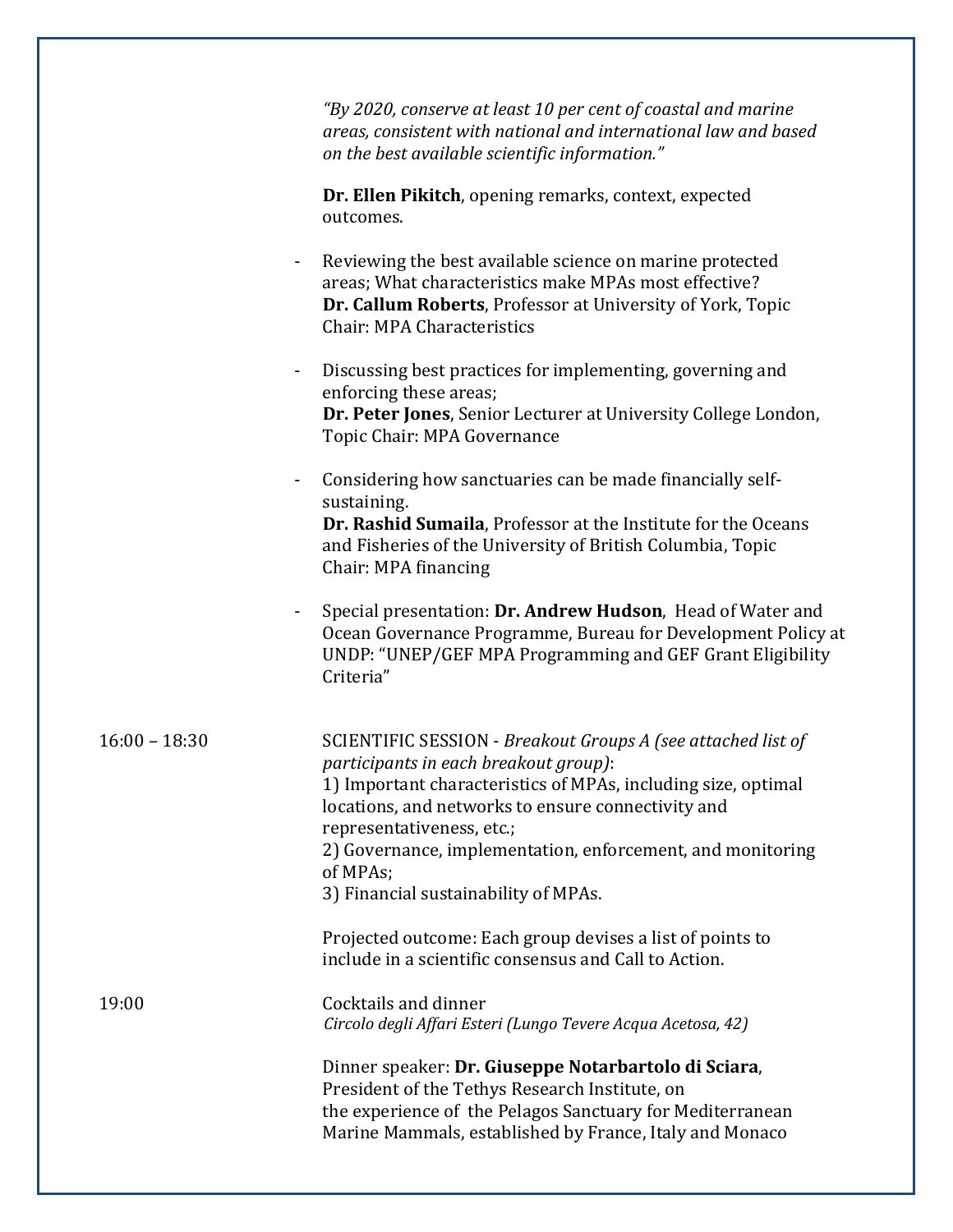## *Tuesday, March 8th*

# **Arrival of participants (diplomats)**

| <b>Morning</b><br>$9:00 - 10:00$<br>$\blacksquare$<br>$\blacksquare$ | SCIENTIFIC SESSION - Plenary (Location: SALA ONOFRI):<br>Report by representatives from each of the breakout groups on<br>progress made<br>Session Chairperson: Dr. Ellen Pikitch<br>Topic Chairs report on progress:<br>Dr. Callum Roberts, MPA Science, Characteristics<br>Dr. Peter Jones, MPA Governance, Implementation<br>Dr. Rashid Sumaila, MPA Financing. |
|----------------------------------------------------------------------|--------------------------------------------------------------------------------------------------------------------------------------------------------------------------------------------------------------------------------------------------------------------------------------------------------------------------------------------------------------------|
| $10:00 - 11:45$                                                      | SCIENTIFIC SESSION - Breakout Groups B (see attached list of<br>participants in each breakout group):<br>Projected outcome: Each group devises a list of points to                                                                                                                                                                                                 |
|                                                                      | include in a scientific consensus, and also a joint science-policy<br>Call to Action.                                                                                                                                                                                                                                                                              |
| $11:45 - 13:30$                                                      | <b>SCIENTIFIC SESSION - Continuation of Breakout Groups</b><br>Breakout Groups C (see attached list of participants in each<br>breakout group):                                                                                                                                                                                                                    |
|                                                                      | Projected outcome: Each group devises a list of points to<br>include in a scientific consensus, and also a joint science-policy<br>Call to Action.                                                                                                                                                                                                                 |
| <u>Afternoon</u>                                                     |                                                                                                                                                                                                                                                                                                                                                                    |
| $15:00 - 17:00$                                                      | SCIENTIFIC SESSION - Plenary: Cross-fertilization of Ideas<br>(Location: SALA ONOFRI)                                                                                                                                                                                                                                                                              |
|                                                                      | Session Chairperson: Dr. Ellen Pikitch                                                                                                                                                                                                                                                                                                                             |
| $17:00 - 18:00$                                                      | SCIENTIFIC SESSION - Finalization of Scientists' Consensus and Call<br>to Action.                                                                                                                                                                                                                                                                                  |
|                                                                      | Session Chairperson: Dr. Ellen Pikitch                                                                                                                                                                                                                                                                                                                             |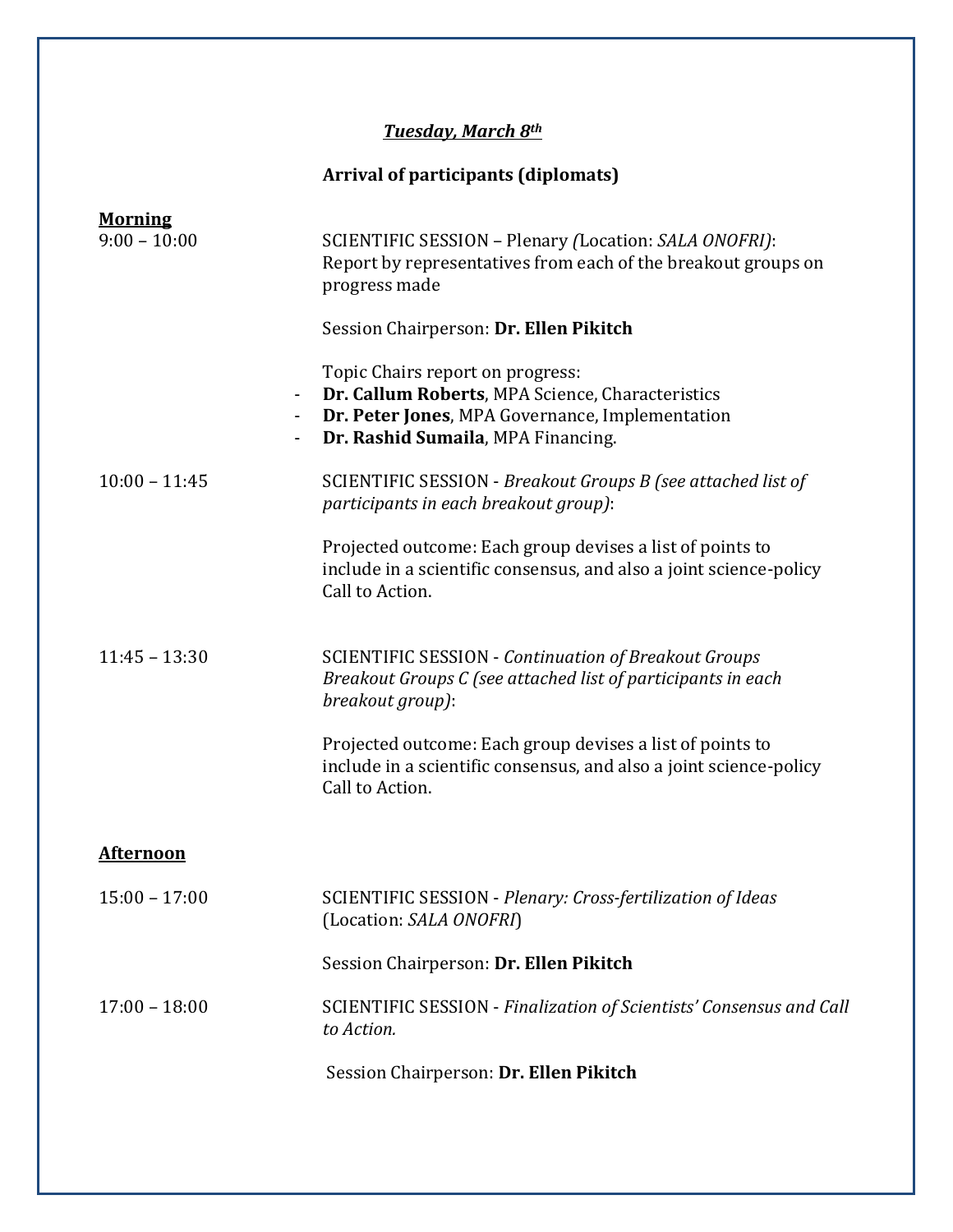## **Evening**

| 20:30                           | <b>WORKING DINNER</b><br>Villa Madama (via di Villa Madama)<br>Welcoming remarks by H.E. Vincenzo Amendola, Under-<br>Secretary of State for Foreign Affairs and International<br>Cooperation<br>Discussion among scientists, diplomats and representatives of the<br>Italian business community                                                                                |
|---------------------------------|---------------------------------------------------------------------------------------------------------------------------------------------------------------------------------------------------------------------------------------------------------------------------------------------------------------------------------------------------------------------------------|
|                                 | on the theme: "How to use technology for SDG 14"                                                                                                                                                                                                                                                                                                                                |
|                                 | <b>Wednesday, March 9th</b>                                                                                                                                                                                                                                                                                                                                                     |
|                                 | <b>Joint Sessions of Scientists and Diplomats</b><br>(Location: Sala Conferenza Internazionali)                                                                                                                                                                                                                                                                                 |
| <b>Morning</b><br>$9:00 - 9:30$ | WELCOMING REMARKS (introduced by Ambassador Giampaolo<br><b>Cantini</b> , Director General of Italian Development Cooperation)                                                                                                                                                                                                                                                  |
|                                 | H.E. Paolo Gentiloni, Minister of Foreign Affairs and International<br>Cooperation of Italy<br>Mr. Mark Newhouse, Chairman of the Ocean Sanctuary<br>Alliance<br>Mr. Jan Dusik, Regional Director and Representative for Europe,<br><b>UNEP</b>                                                                                                                                 |
| $9:30 - 10:00$                  | <b>Presentation of Scientists' Consensus</b><br>Speakers: Dr. Ellen Pikitch, Dr. Callum Roberts, Dr. Peter Jones,<br>Dr. Rashid Sumaila (MPA Topic Chairs during Scientific Sessions)                                                                                                                                                                                           |
| $10:00 - 13:30$                 | Comments by participating diplomats and Joint<br>dialogue – scientists and diplomats on how to operationalize the<br>science and develop the joint call for action.<br>Session Co-Chairs: H.E. Macharia Kamau, Permanent Representative of<br>Kenya to the United Nations, and<br>Dr. Rahanna Juman (TBC), Deputy Director,<br>Institute of Marine Affairs, Trinidad and Tobago |
| <b>Afternoon</b>                |                                                                                                                                                                                                                                                                                                                                                                                 |
| $14:30 - 16:00$                 | Presentation of successful examples: How to start a protected<br>area and make it self-sustaining                                                                                                                                                                                                                                                                               |
|                                 | Session Co-Chairs: H.E. Isabelle Picco, Permanent Representative<br>of Monaco to the United Nations, and Dr. Laurence McCook,<br>Adjunct Principal Research Fellow at James Cook University                                                                                                                                                                                     |